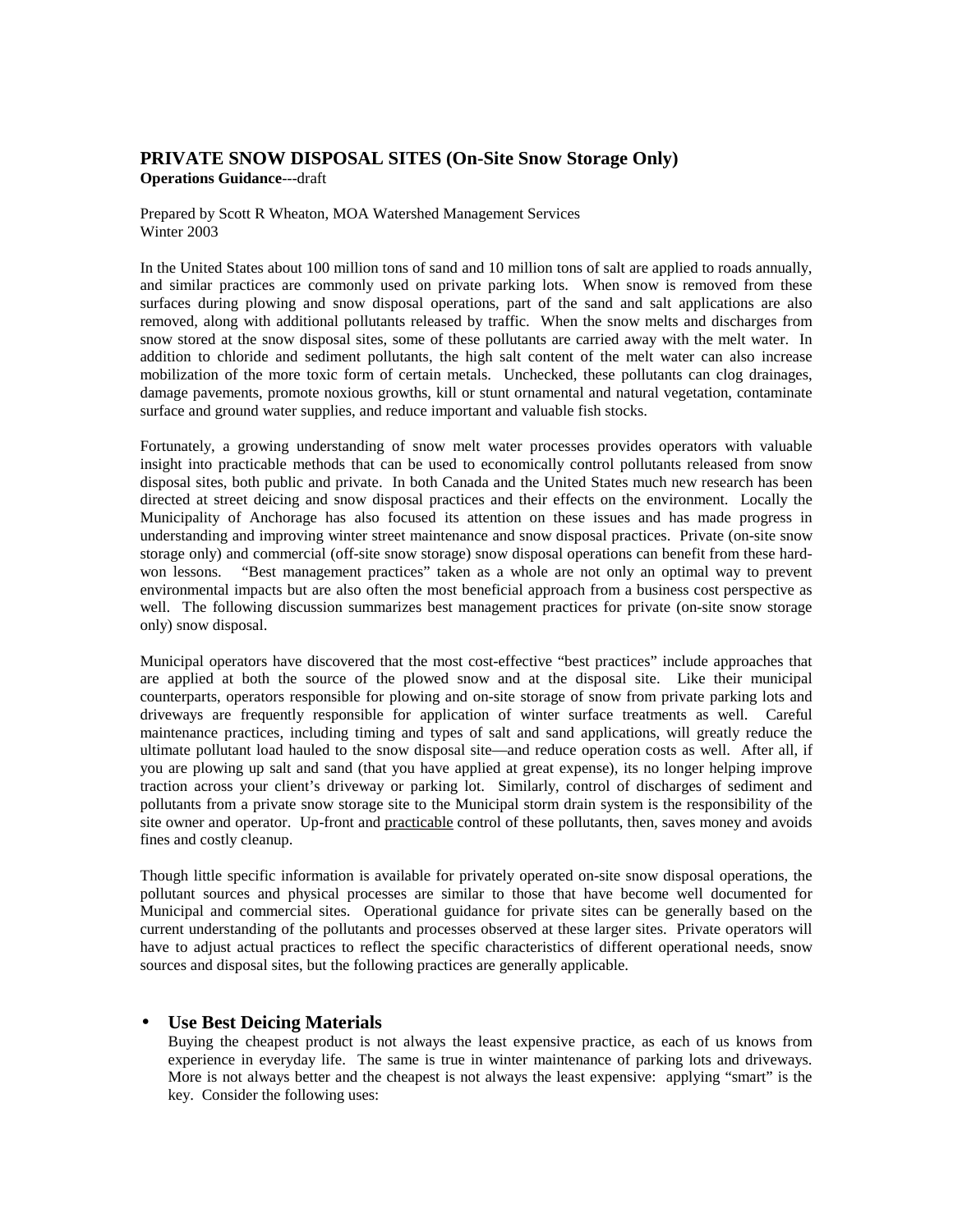### *Use magnesium chloride for small parking lots and sidewalks.*

Though it costs more, a molecule of magnesium chloride  $(MgCl<sub>2</sub>)$  has two chloride ions and provides twice as much chloride as a molecule of sodium chloride (NaCl). Magnesium chloride is also effective at lower temperatures than sodium chloride. It is far less damaging to lawns and ornamentals (because magnesium replaces the sodium) and is less corrosive than sodium chloride, reducing capital and maintenance costs of landscaping, pavement and equipment. Conversely, the sodium ion (Na) in sodium chloride can not only kill landscape vegetation outright, but can also permanently ruin the soil.

### *Use coarser aggregate for "sanding".*

Use of a coarser aggregate to improve winter traction on parking lots and sidewalks will reduce loss of effectiveness due to burial with continued snowfall or displacement by traffic (thus reducing need for re-application) and requires smaller additions of "antifreeze" salt to keep it free-flowing during application. It is also easier to spread uniformly. All these factors can greatly reduce total sand volumes required to achieve a similar effect (the Municipality has reduced total sand use by almost half since changing to a coarser sand specification).

## • **Use Best Winter Maintenance Practices.**

When and how you apply deicers to remove or loosen ice from sidewalks and driveways makes a big difference in how well they work, how much you apply, and ultimately how much it costs you. Minimize those areas that you treat to keep snow-and ice-free, but for those areas that must be kept bare, consider these practices:

## *Lightly apply deicers just before or just as snow begins to fall.*

This will help prevent a bond forming between the ice and the surface, making it easier to later simply shovel or plow the ice from the surface.

### *Do not apply deicers during a snowfall.*

They may appear to work briefly immediately upon application, but with continued snowfall will rapidly dilute and refreeze to form an even icier surface, and will ultimately be removed during plowing.

## *Apply deicers to melt snow and ice at the end of the storm.*

Application will be most effective immediately *after you have removed the last of the newfallen snow.* This is because to work, salt deicers not only require some moisture (to dissolve the salt) but also some heat. The heat, which is what actually melts the snow (calcium chloride is an exception because it releases heat as it dissolves in an *exothermic* reaction), may come from warming ambient temperatures, the sun's heat, or traffic. Applying deicers at the end of a snow storm takes advantage of these processes. You will use less deicer and have greater effect because temperatures will still be warm from the retreating storm front and the deicer will maintain greater antifreeze potency as the snow and ice melts.

#### *Sweep or shovel surfaces free of slush and melted snow as soon as possible.*

A given concentration of salt is effective down to a certain temperature—as temperatures fall following a storm, melted ice will refreeze, necessitating continuing ice removal expenses.

## • **Locate On-Site Snow Disposal Sites Effectively**

### *Avoid storing snow at locations within areas served by potable ground water wells.*

Salt in snow melt water is highly mobile, and mobilization of other pollutants can be promoted by high salt content. The cost for mitigating effects on ground water wells from inappropriately located or operated snow disposal sites will greatly outweigh any savings in snow hauling costs.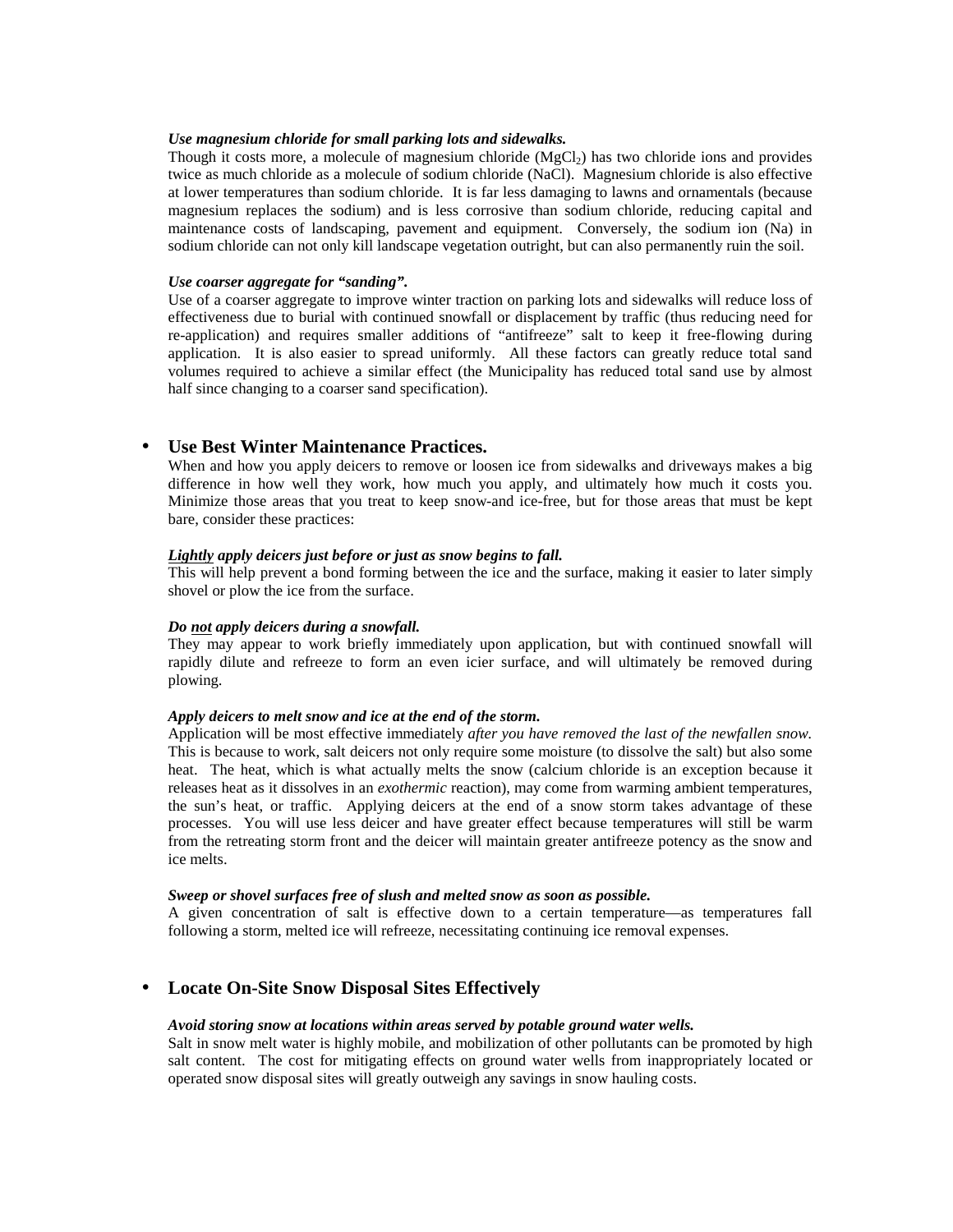## *Avoid storing snow adjacent to residential and commercial properties.*

Operations at snow disposal sites typically include "high-stacking" snow. Snow also includes some sediment, trash and debris that become more noticeable as seasonal melting progresses. Because both these conditions can be visual nuisances to the site's residential and commercial neighbors, visual separation from these land uses is preferred. Where sites are located adjacent to these land uses, incorporate trees and dense vegetation along the site perimeter to act as visual and noise buffers and maintain as low a snow storage profile as possible. A low stored snow profile not only minimizes visual impacts but also will reduce impacts (and treatment costs) from salt released in the melt water.

### *Avoid draining snow storage sites to small lakes or streams.*

Salt in melt water is very "conservative"—it does not react or adsorb to other materials and so is very mobile. The best means of treatment are through minimization of initial concentrations (control initial salt application), minimization of leaching during melting (minimize the depth of stored snow), and by dilution. Because salt in melt water from snow disposal site is at times concentrated, small waterbodies may not provide sufficient dilution, resulting in impacts to the receiving waters.

## • **Operate Snow Disposal Sites Effectively**

#### *Minimize leaching of chloride and maximize melt water detention and infiltration.*

The first melt water occurring at a snow disposal site can have very high salt concentrations. As each drop of melt water seeps vertically through a snow pile, salt is leached from the entire column of snow through which the drop of water flows. Early in the melt process, when the snow mass has all its original salt content, this leaching can increase salt in the melt water to concentrations much greater than that of the original pile. Conversely, as melting progresses, and when much of the salt has already been leached, salt concentrations in the melt water can become much smaller than that of the original plowed snow. A lower stored snow profile (a thinner pile) reduces the amount of snow that a drop of melt water passes through and thus reduces leaching and the peak salt concentration. As a general practice place the snow in piles having larger footprints and lower profiles (do not exceed pile depths of 20 feet) to minimize the effects of salt leaching.

Preventing the first melt water from flowing offsite right away ("detaining" it) provides an opportunity for early, salt-rich melt water to be diluted by later melt water that has progressively lower salt concentrations. Infiltration likewise helps prevent rapid mobilization of initial salt-rich melt water, and, in addition, traps sediment onsite. Promote these effects by using as snow storage sites those areas having non-paved surfaces where possible (but only where potable ground water resources will not be put at risk), and grade the surface to encourage shallow impoundment of melt water onsite. Where snow storage/disposal must take place on pavement, place the snow on the lowest point on the pavement surface, and, as possible, direct melt water so that it will be 'detained' on adjacent or nearby (on-site) permeable surfaces before discharge.

#### *Minimize mobilization of onsite sediments.*

Fine sediments are common contaminants in plowed snow and can be easily mobilized during melting. However, seasonal on-site snow melt in Anchorage is by nature a slow and hydraulically 'low-energy' process and there are many opportunities for practicable on-site treatment for this pollutant. The following are the basic elements of a best management practices plan for this pollutant. Place the first plowed snow of the year at the lowest point on the site, filling upslope from the initial fill point throughout the rest of the winter season. Stack hauled snow in a compact mass to a uniform thickness, maintaining steep sides and a relatively broad base (do not pile snow to depths greater than 20 feet). Maintain a vegetated site surface where possible. Armor and protect all drainage channels crossing the site and treat melt water, particularly for turbidity and salt, prior to its exit off-site. Placement of hauled snow at the low point should encourage ponding around the melting snow mass and minimize the length of flow paths for melt water draining across the site. Because much of the sediment in melt water is generated by the collapsing snow mass, stacking the snow with very steep sides minimizes the amount of snow surface area that is most subject to this type of erosion. Piling the snow in a compact mass to uniform depths across a broad base (low stored snow heights) can significantly help reduce